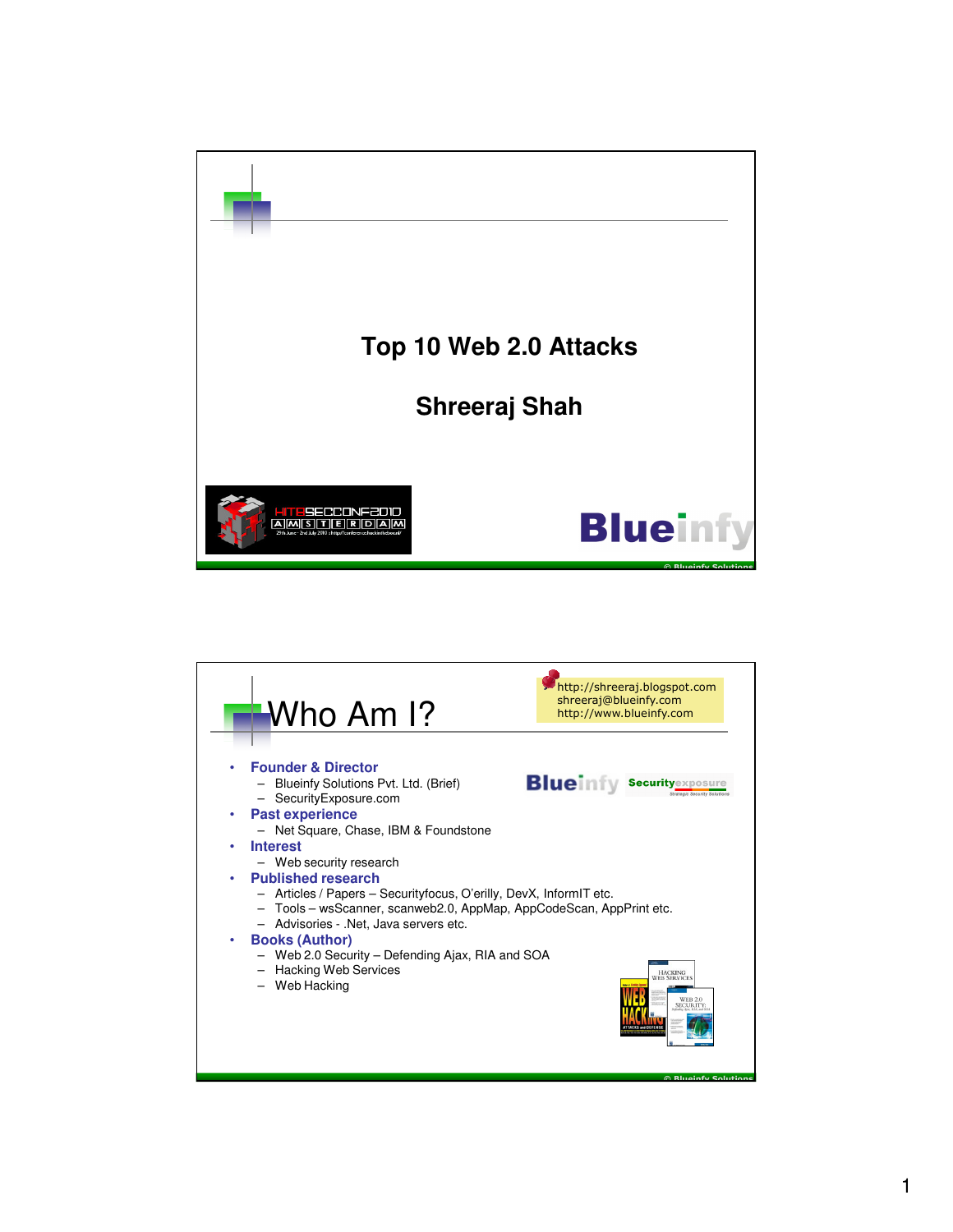

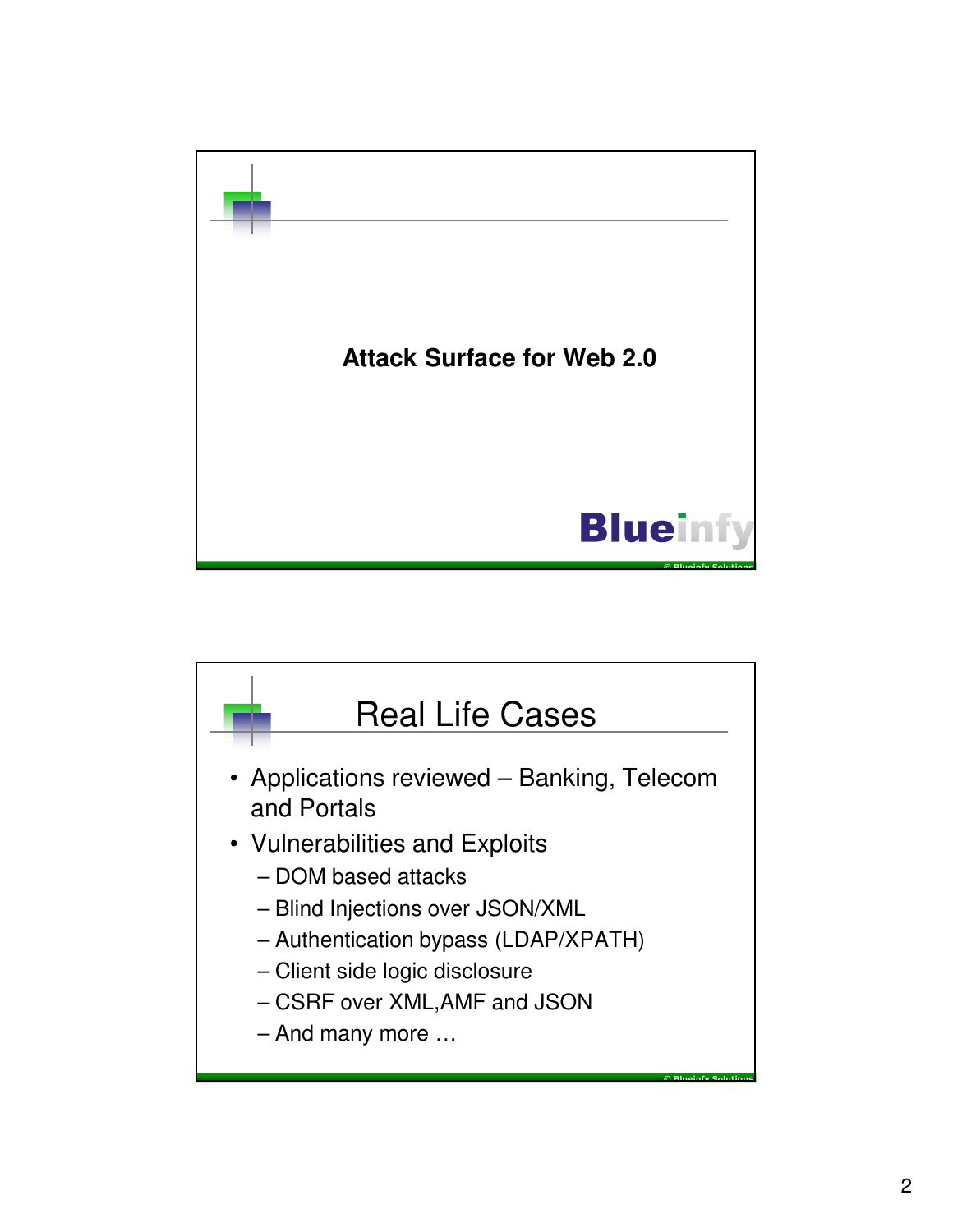

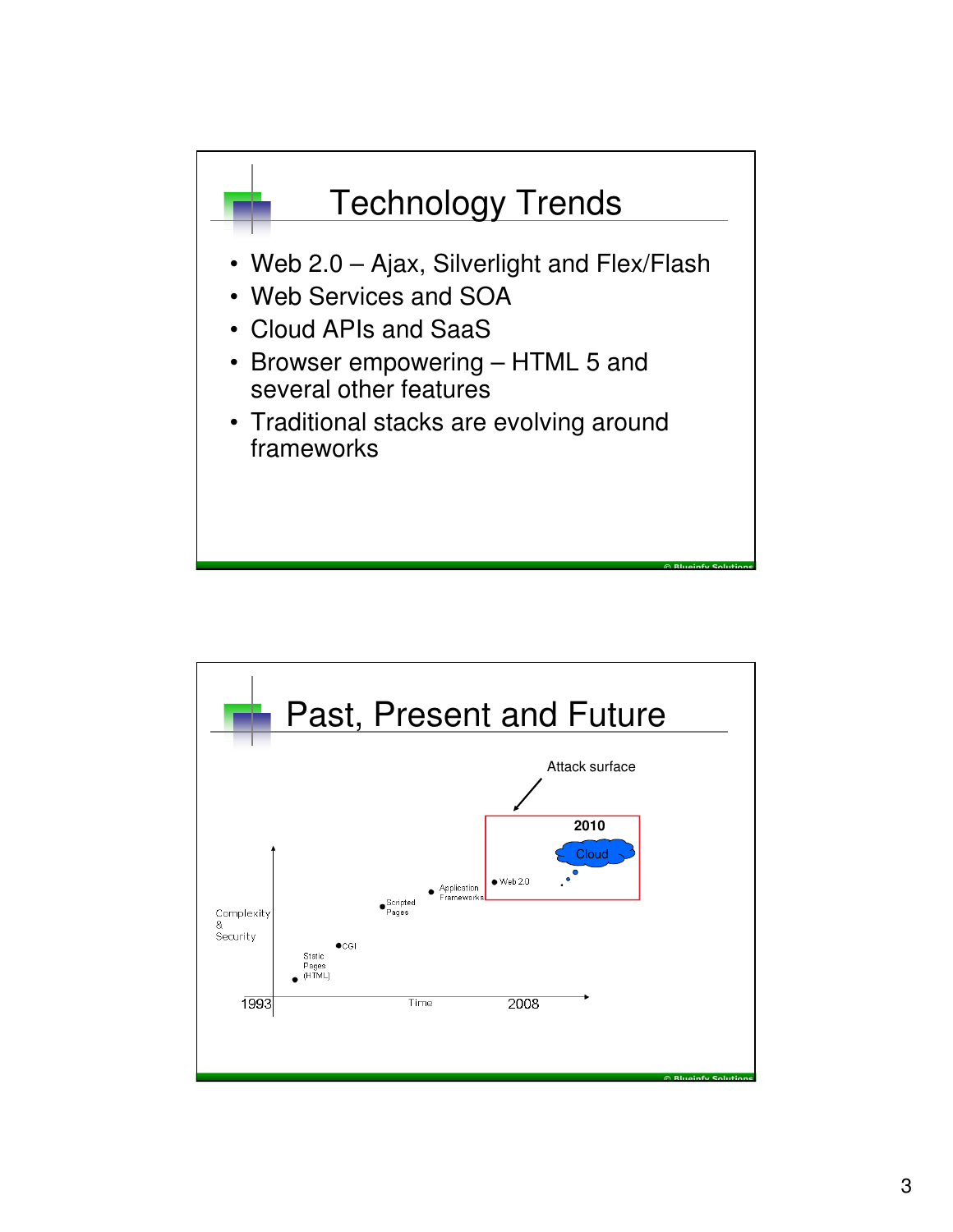

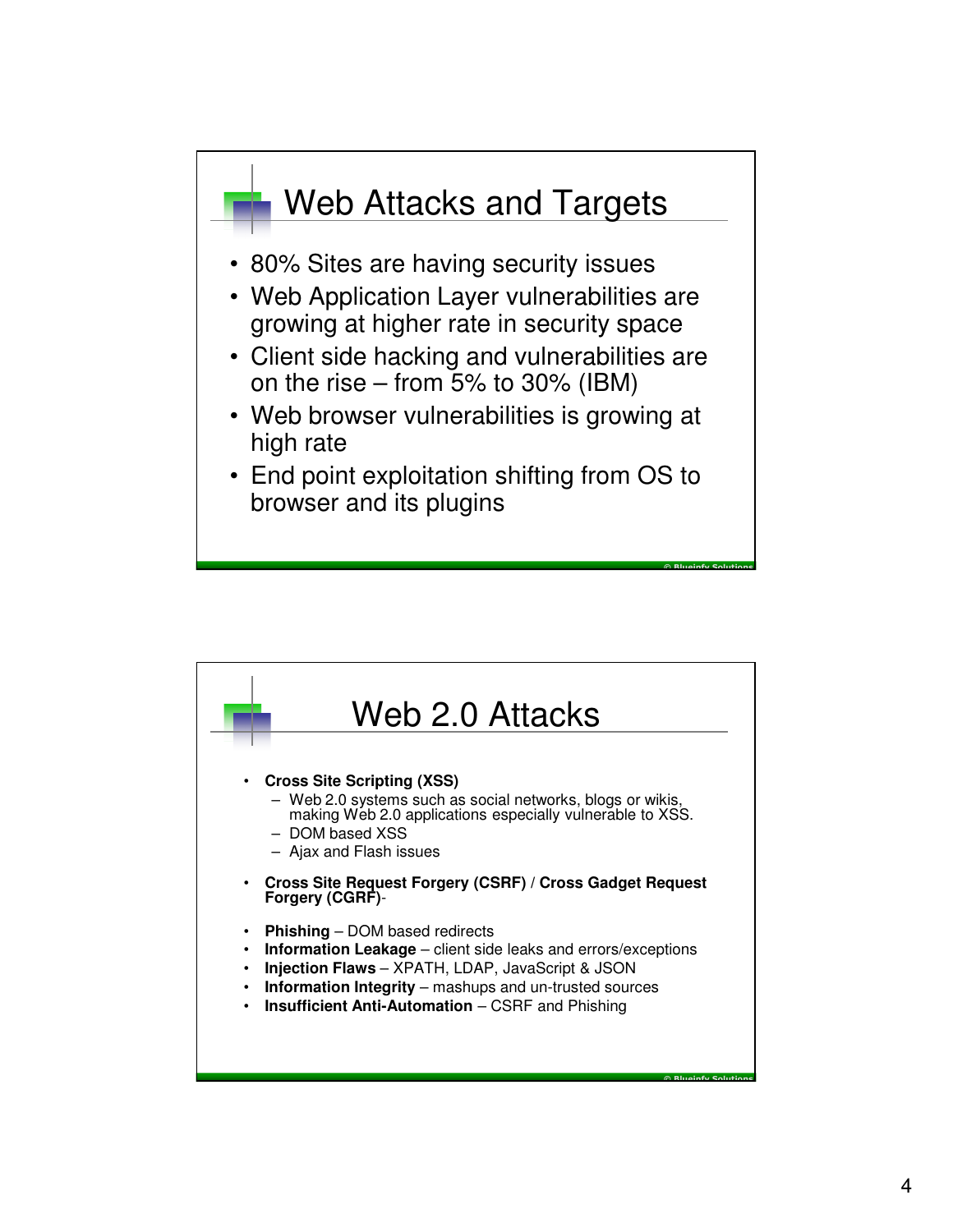

| New Top Ten 2004                         | <b>AppSec dynamics</b>                                                                |                                                      |
|------------------------------------------|---------------------------------------------------------------------------------------|------------------------------------------------------|
| A1 Unvalidated Input                     | OWASP Top 10 - 2007 (Previous)                                                        | <b>OWASP Top 10 - 2010 (New)</b>                     |
| A2 Broken Access Control.                | <b>A2 - Injection Flaws</b>                                                           | A1 - Injection                                       |
|                                          | A1 - Cross Site scripting (XSS)                                                       | A2 - Cross Site Scripting (XSS)                      |
| A3 Broken Authentication and Session     | <b>Authentication and Session Management</b><br>- Broke                               | A3 - Broken Authentication and Session Managemen     |
| Management                               | <b>Se The Direct Object Reference</b><br>$AA - I$                                     | <b>A4 - Insecure Direct Object References</b>        |
| A4 Cross Site Scripting (XSS) Flaws      | - Cross Site Request Forgery (CSRF)                                                   | A5 - Cross Site Request Forgery (CSRF)               |
| A5 Ruffer Overflows                      | <was -="" 2004="" a10="" configuration="" insecure="" manage="" ment="" t10=""></was> | A6 - Security Misconfiguration (NEW)                 |
| <b>A6 Injection Flaws</b>                | <b>A10 - Failure to Restrict URL Access</b>                                           | <b>A7 - Failure to Restrict URL Access</b>           |
| A7 Improper Error Handling               | <not 2007="" in="" t10=""></not>                                                      | A8 - Unvalidated Redirects and Forwards (NEW)        |
|                                          | A8 - Insecure Cryptographic Storage                                                   | A9 - Insecure Cryptographic Storage                  |
| A8 Insecure Storage                      | <b>A9 - Insecure Communications</b>                                                   | <b>A10 - Insufficient Transport Layer Protection</b> |
| AQ Denial of Senrice                     | <b>A3 - Malicious File Execution</b>                                                  | <dropped 2010="" from="" t10=""></dropped>           |
| A10 Insecure Configuration<br>Management | A6 - Information Leakage and Improper Error Handling                                  | <dropped 2010="" from="" t10=""></dropped>           |
|                                          |                                                                                       | <b>Rluginfy Solutions</b>                            |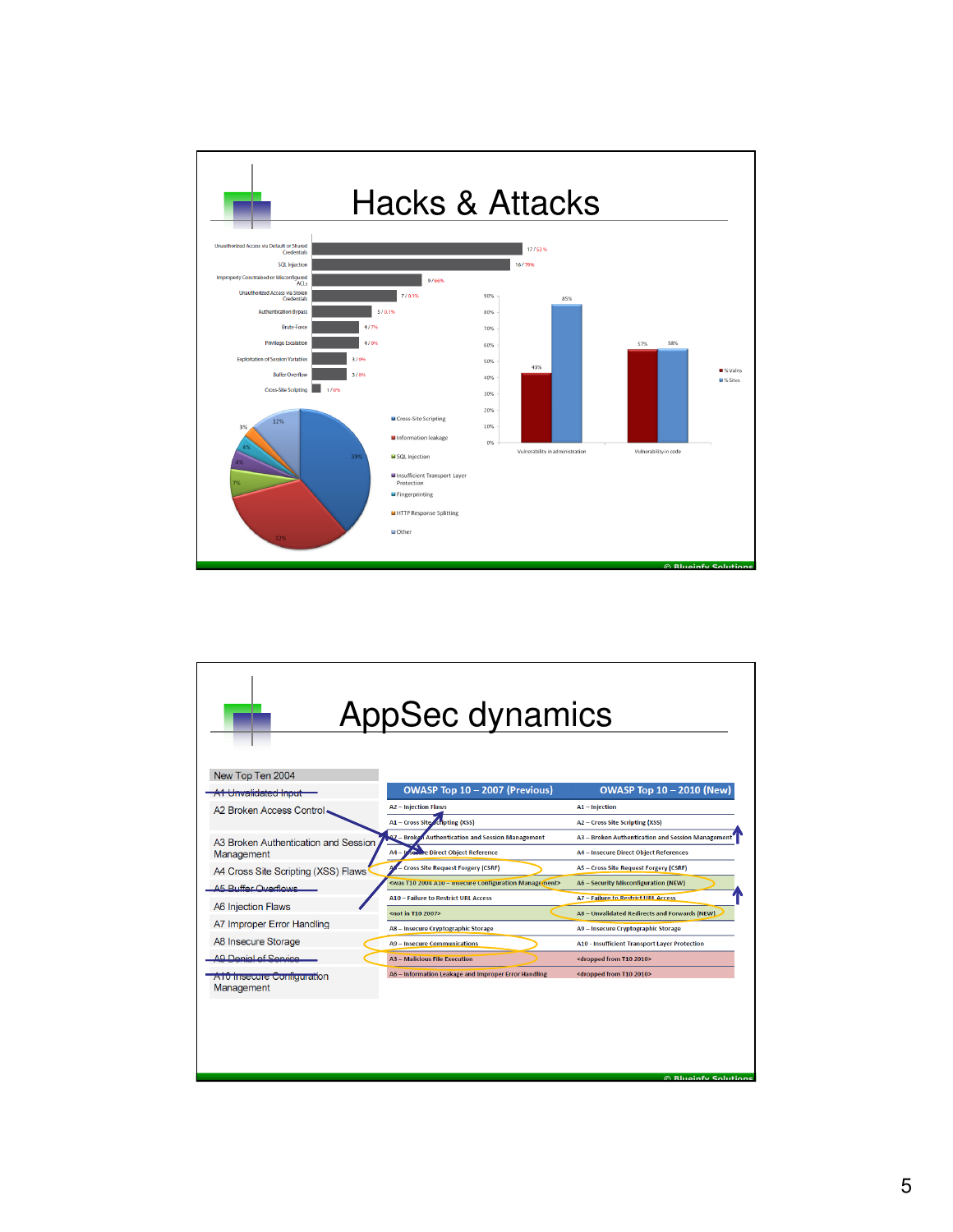

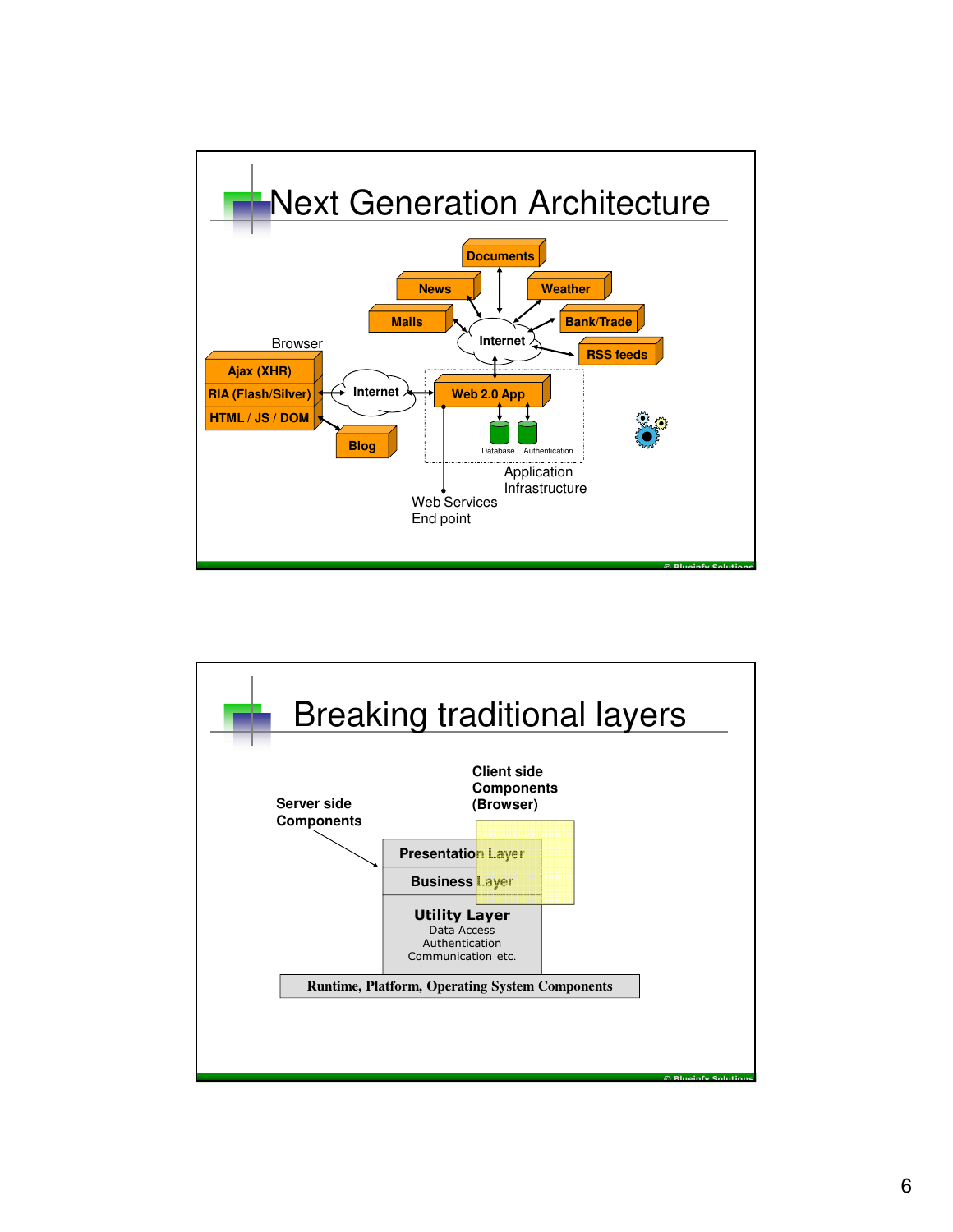| <b>Changing</b><br>dimension | <b>Traditional</b>                   | Web 2.0/RIA                                                             |
|------------------------------|--------------------------------------|-------------------------------------------------------------------------|
| <b>Entry points</b>          | Structured                           | Scattered and multiple                                                  |
| <b>Dependencies</b>          | Limited                              | • Multiple technologies<br>• Information sources<br>$\bullet$ Protocols |
| <b>Vulnerabilities</b>       | Server side [Typical]<br>injections] | • Web services [Payloads]<br>• Client side [XSS $&$<br><b>XSRF</b>      |
| <b>Exploitation</b>          | Server side exploitation             | Both server and client side<br>exploitation                             |

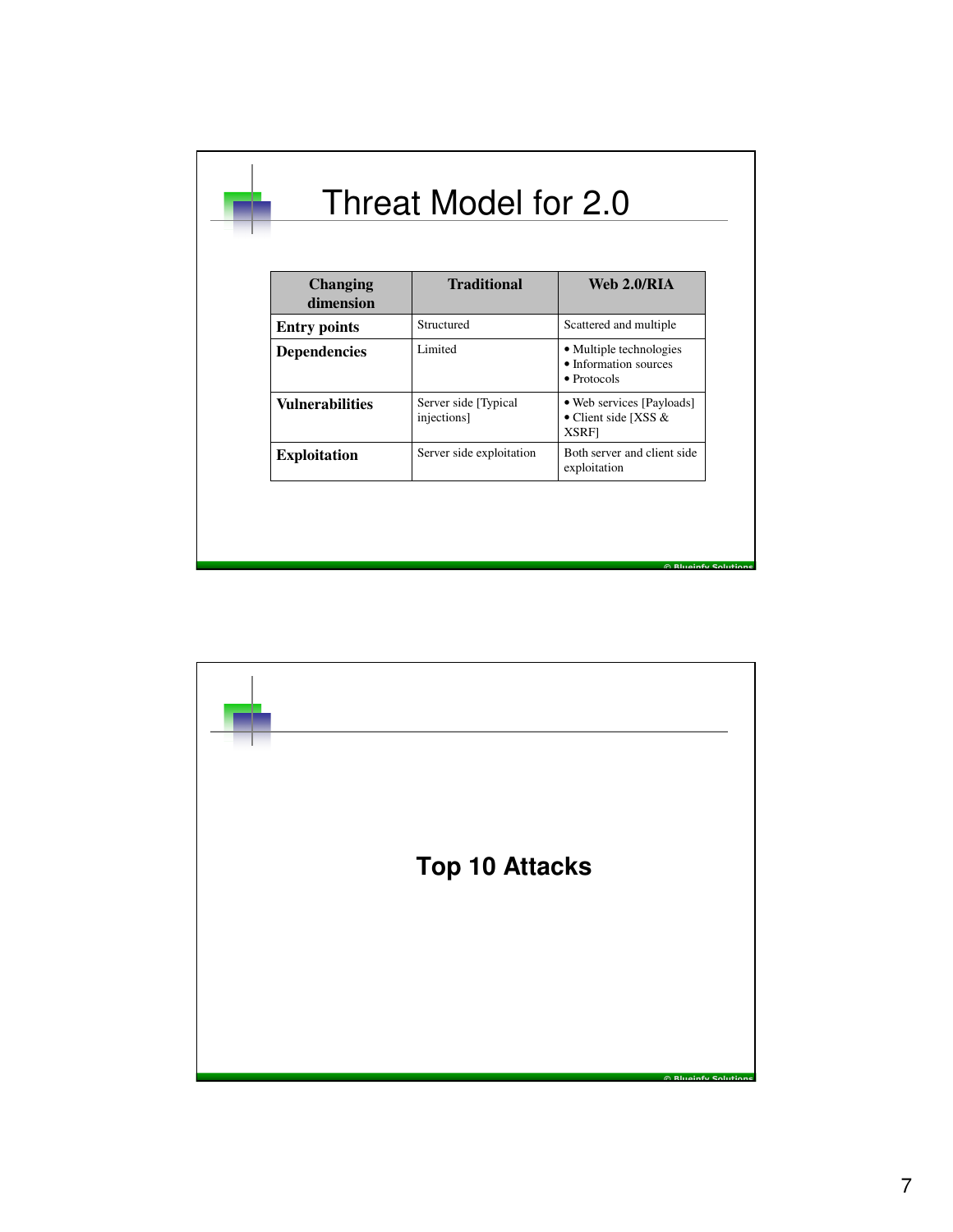

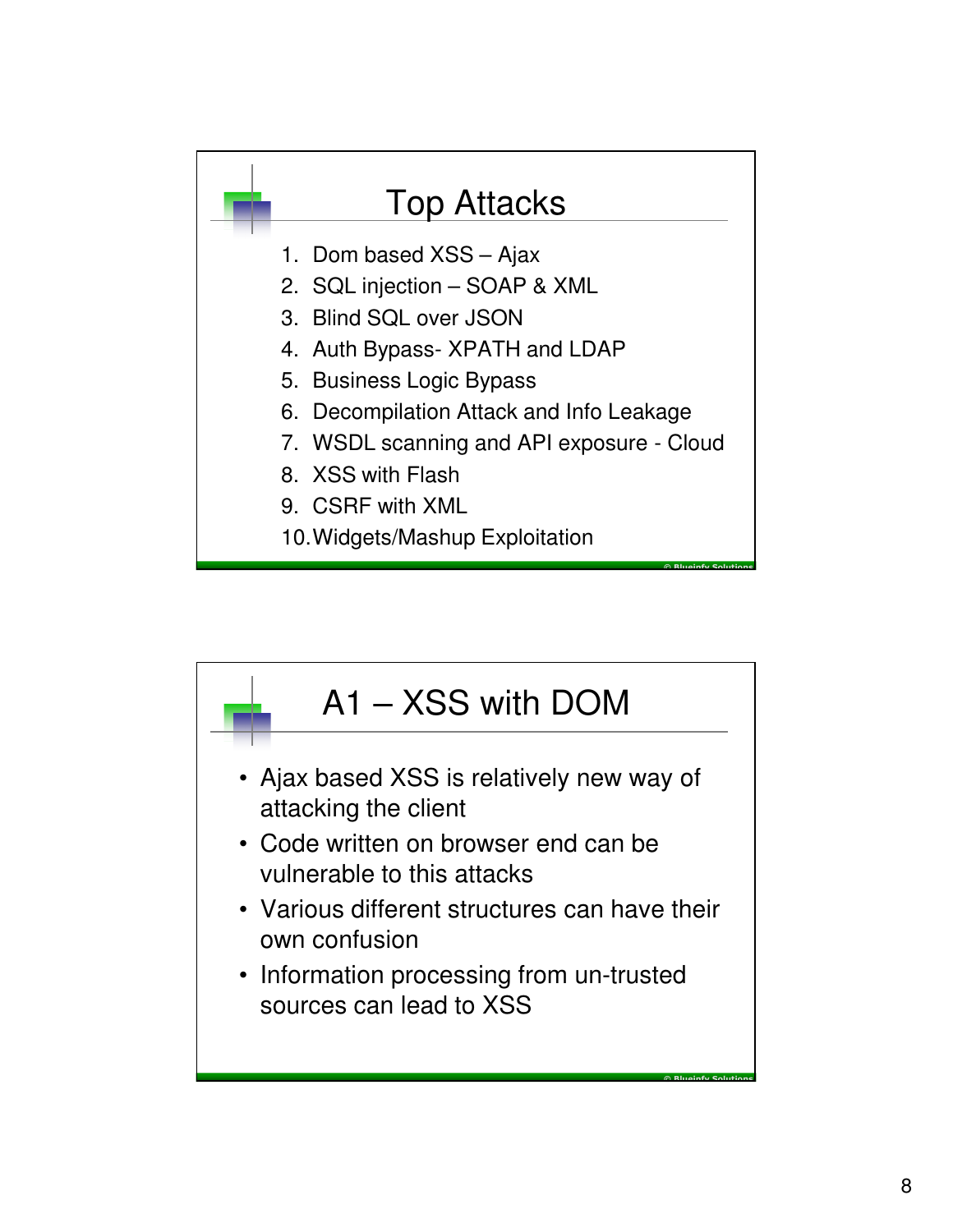

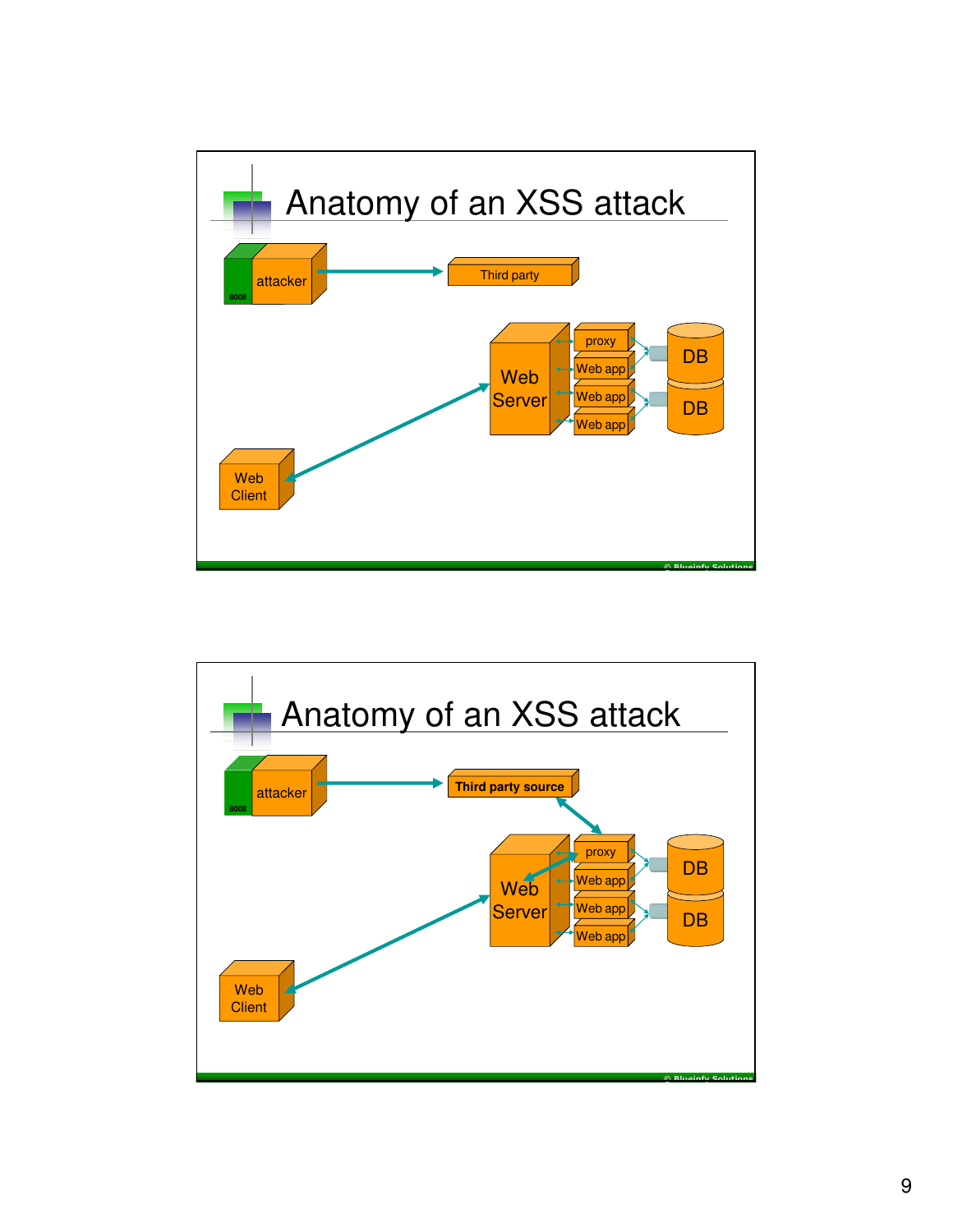

![](_page_9_Figure_1.jpeg)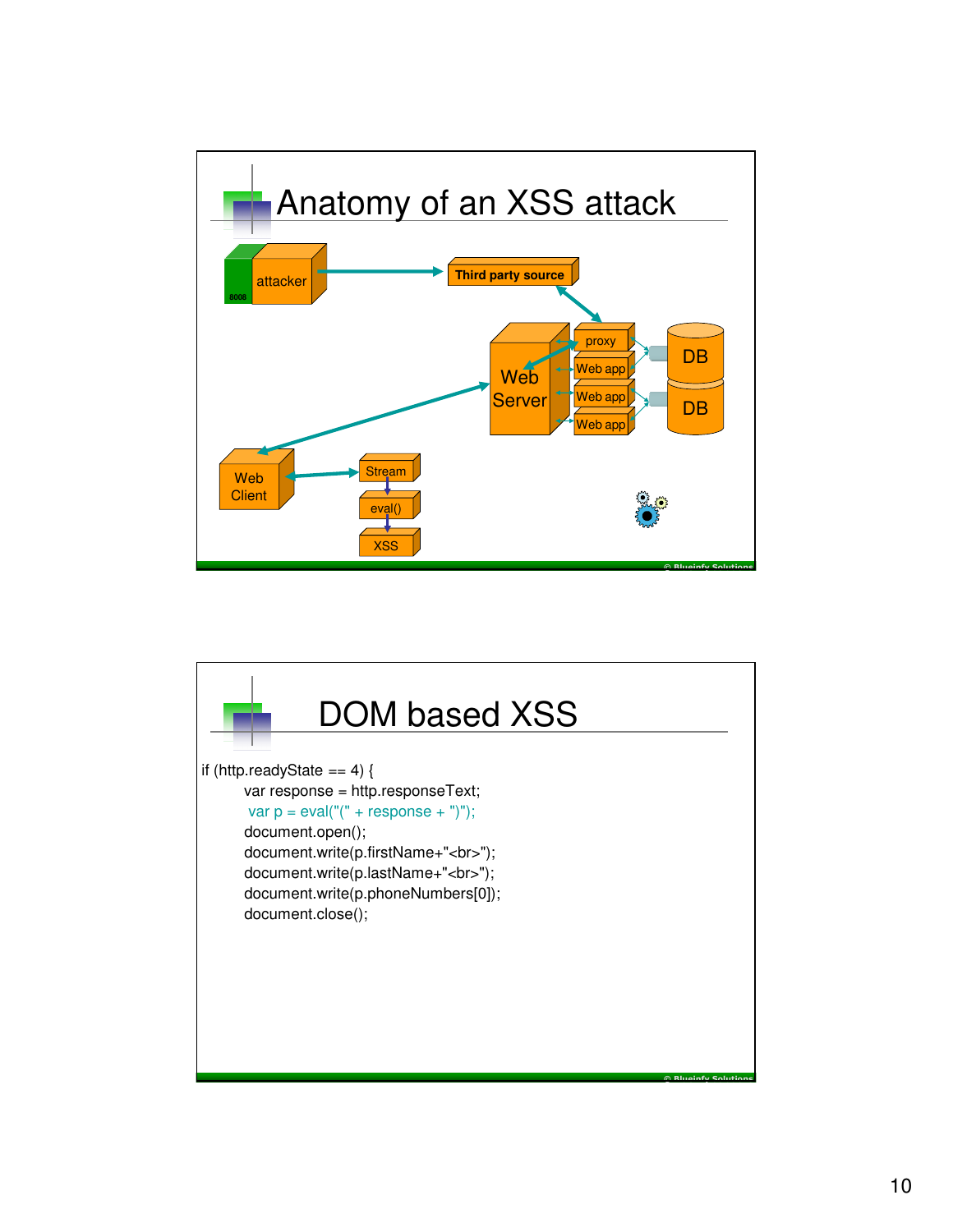![](_page_10_Figure_0.jpeg)

![](_page_10_Picture_1.jpeg)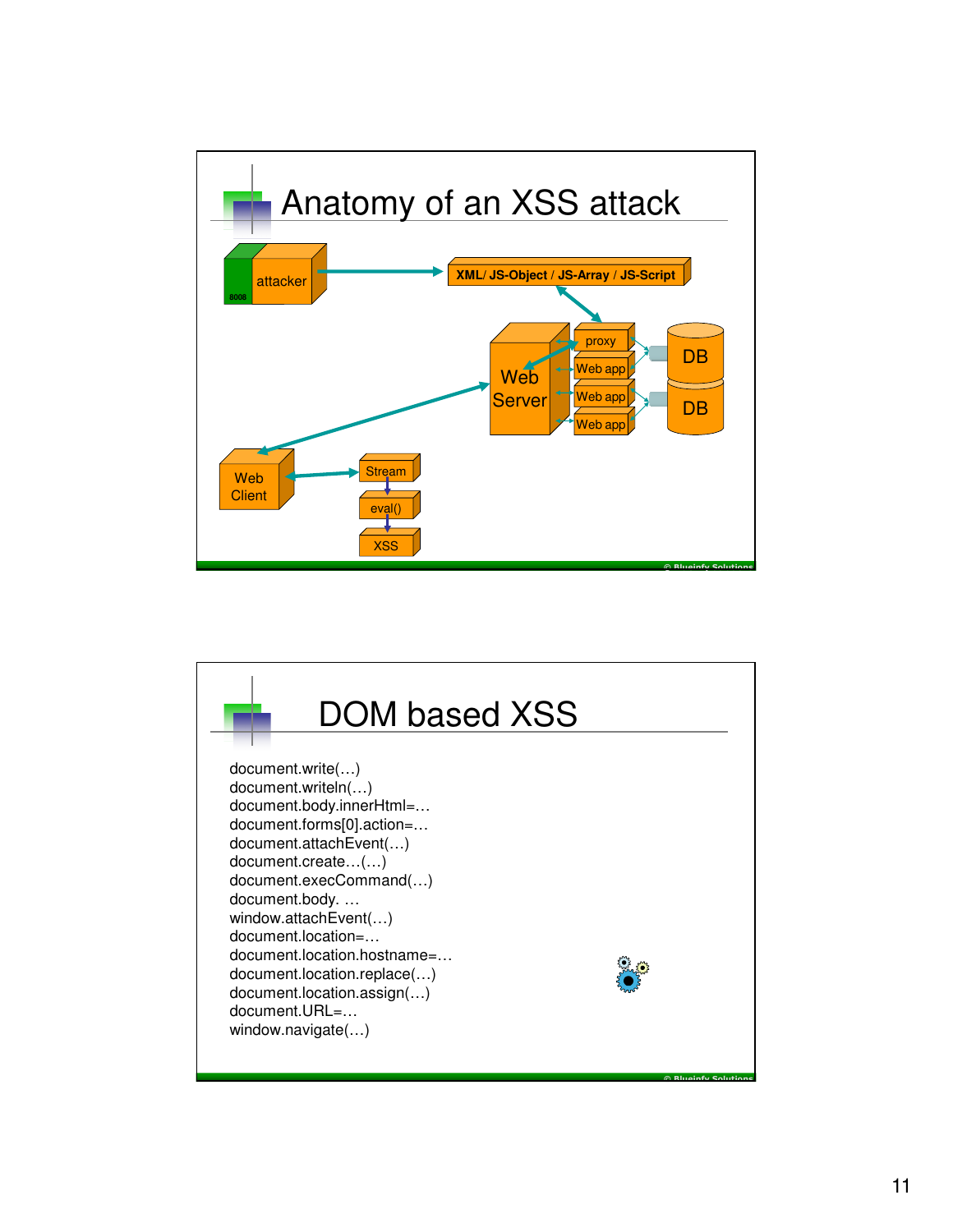![](_page_11_Figure_0.jpeg)

![](_page_11_Figure_1.jpeg)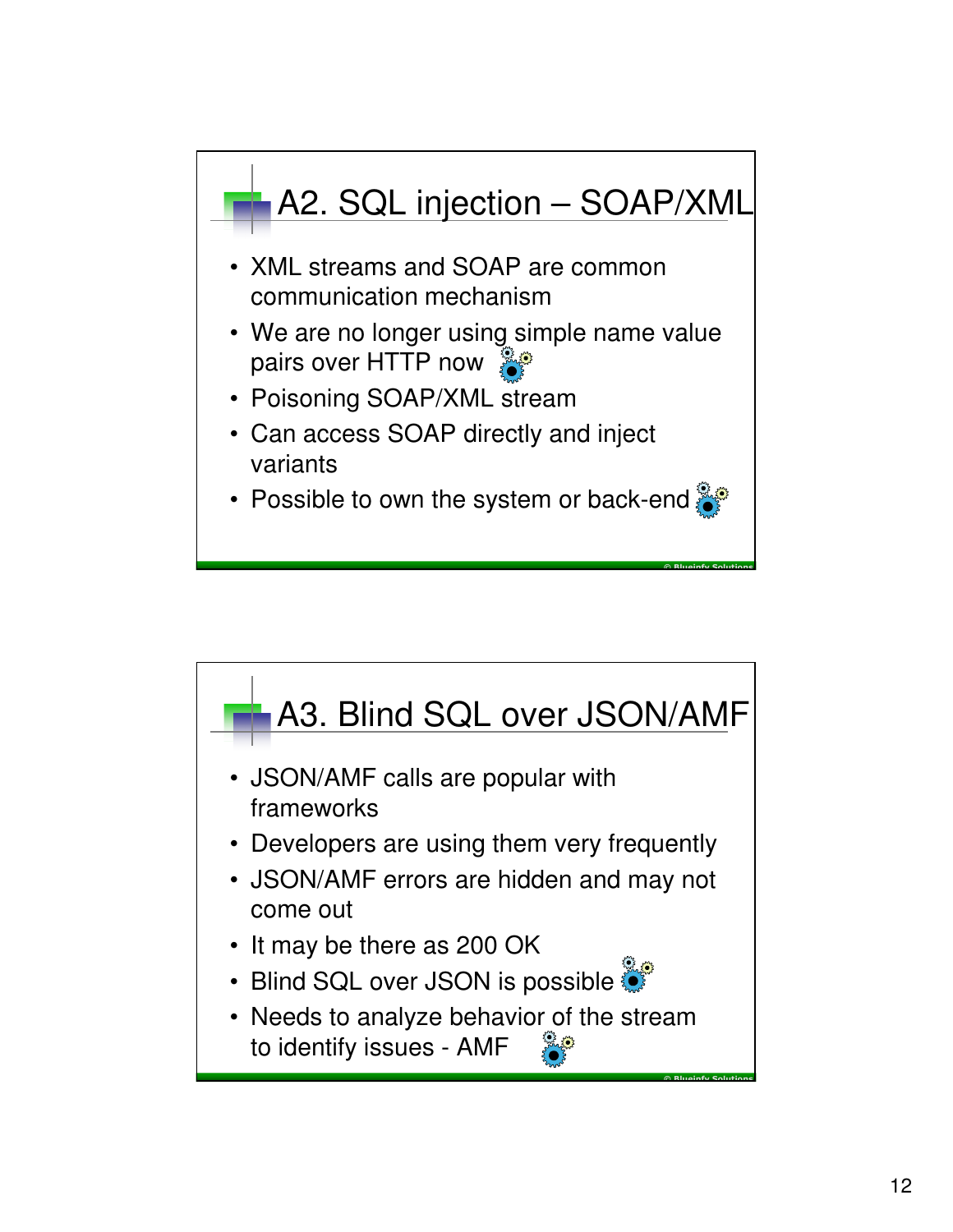![](_page_12_Figure_0.jpeg)

![](_page_12_Figure_1.jpeg)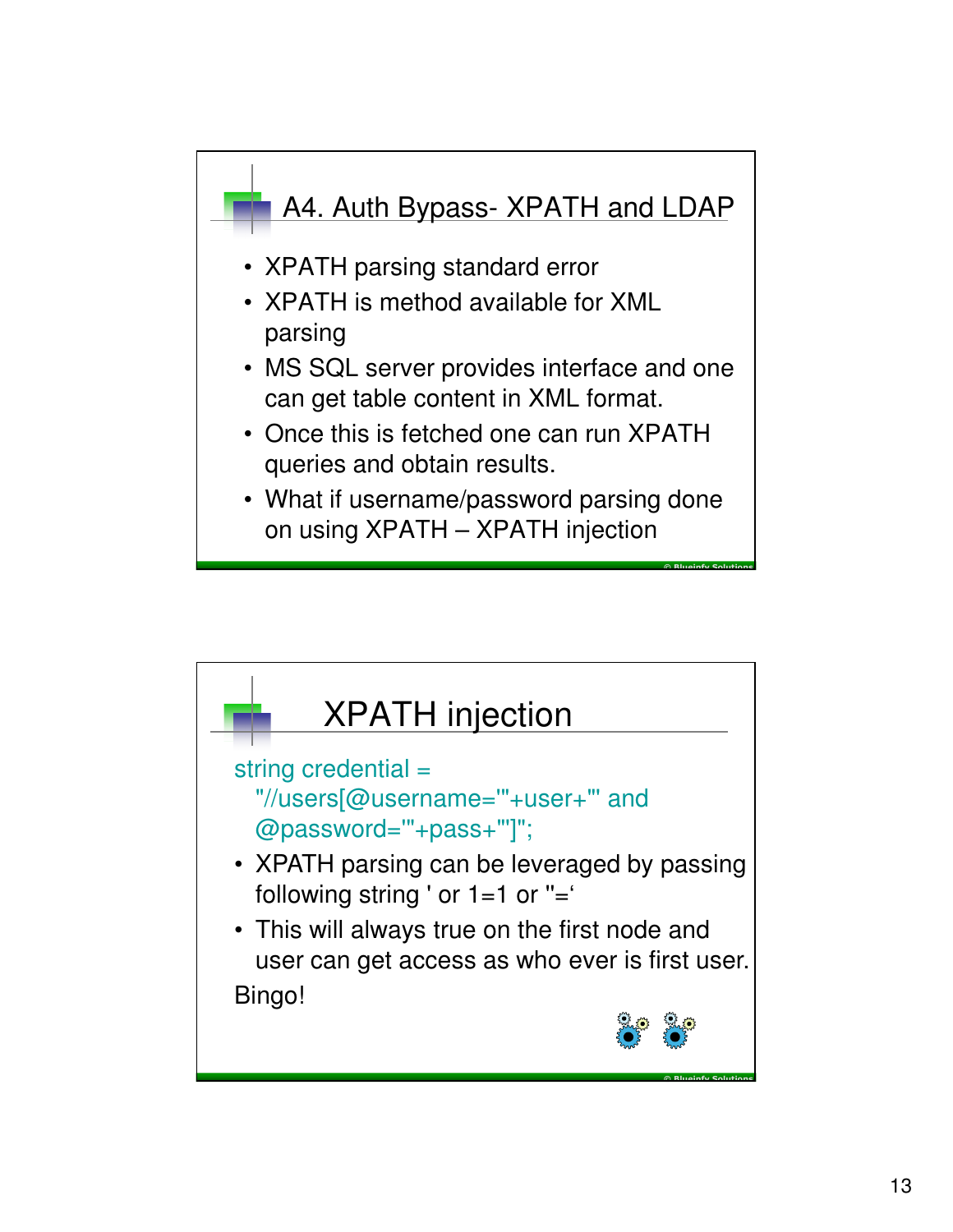![](_page_13_Figure_0.jpeg)

![](_page_13_Figure_1.jpeg)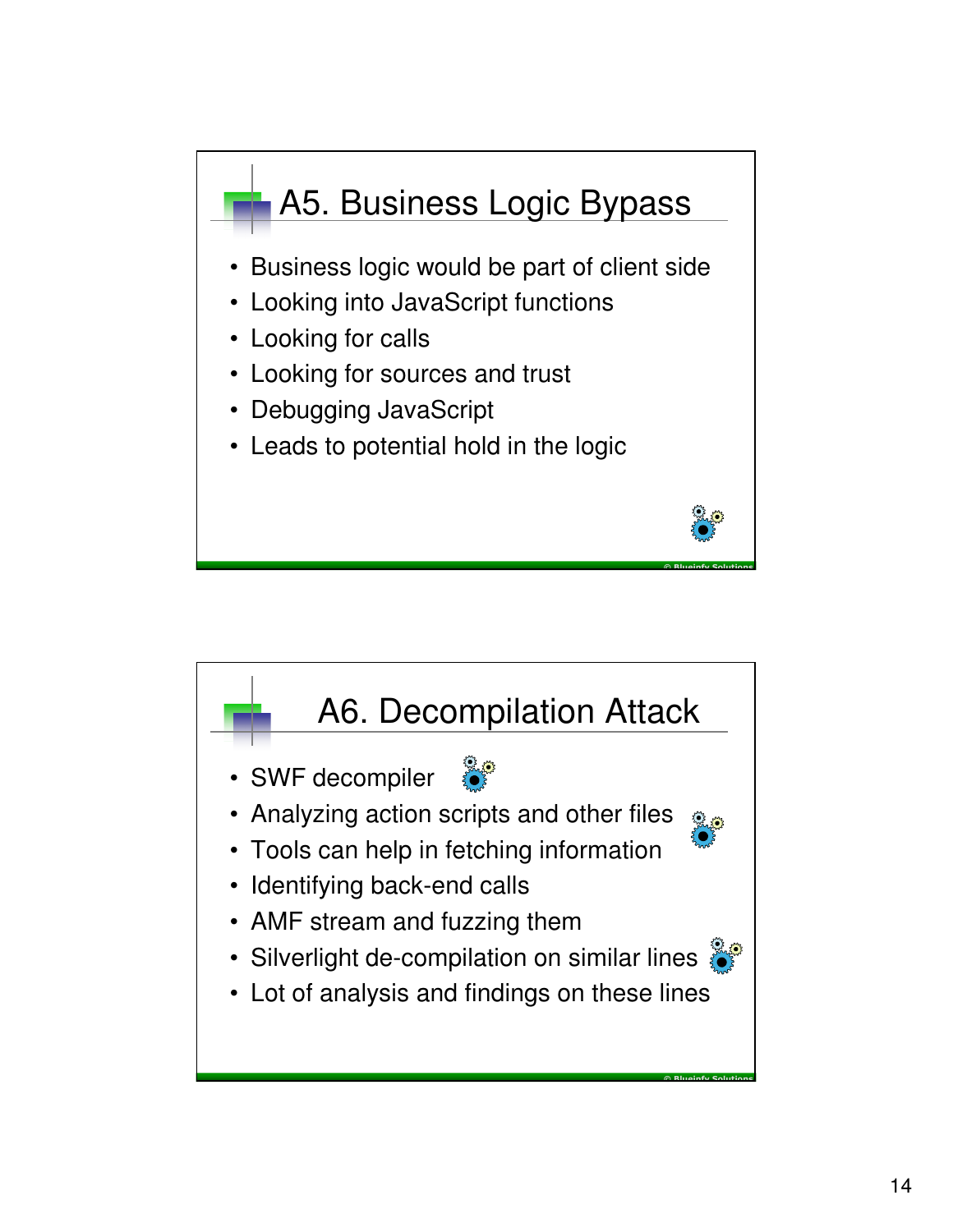![](_page_14_Figure_0.jpeg)

![](_page_14_Figure_1.jpeg)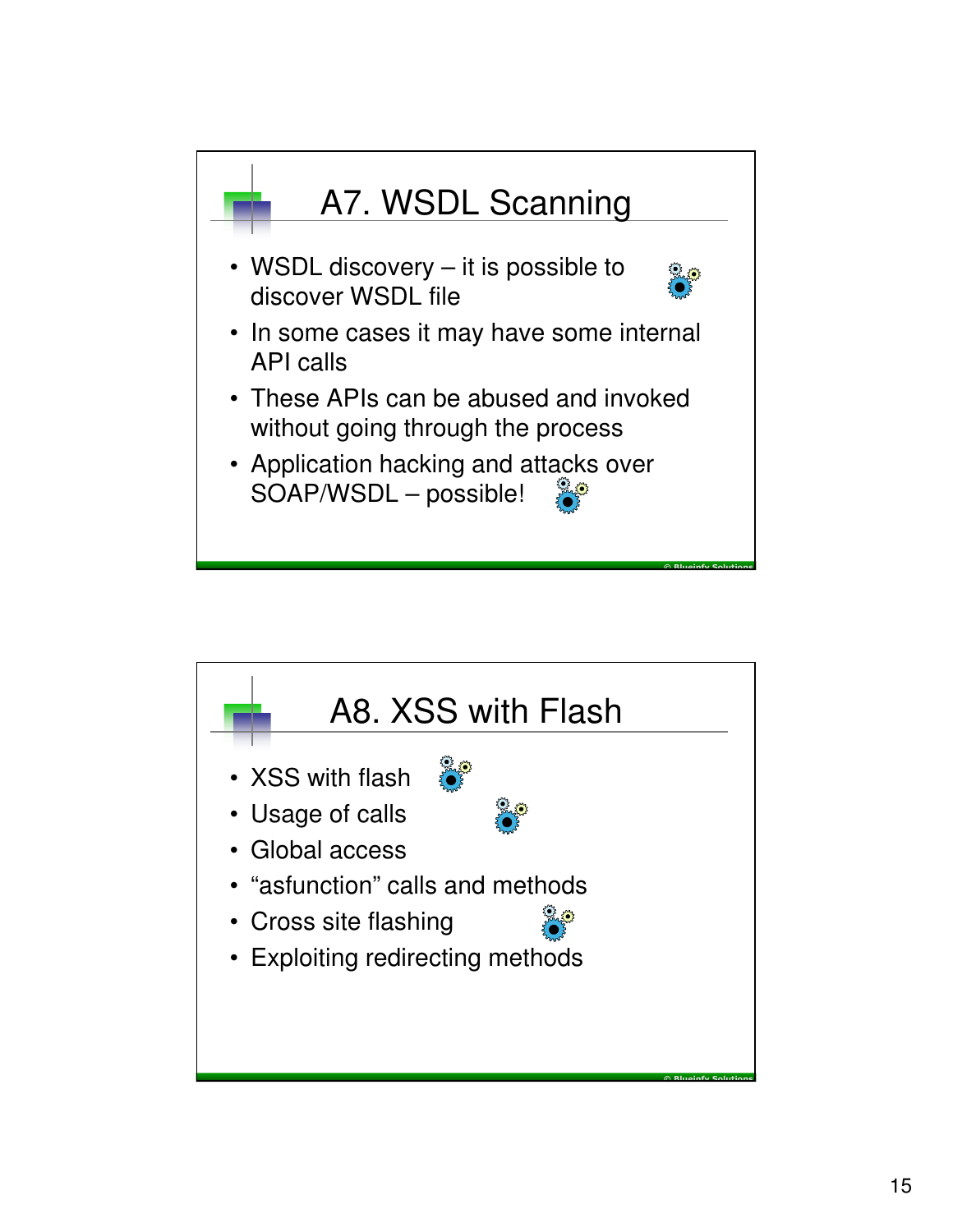![](_page_15_Figure_0.jpeg)

![](_page_15_Figure_1.jpeg)